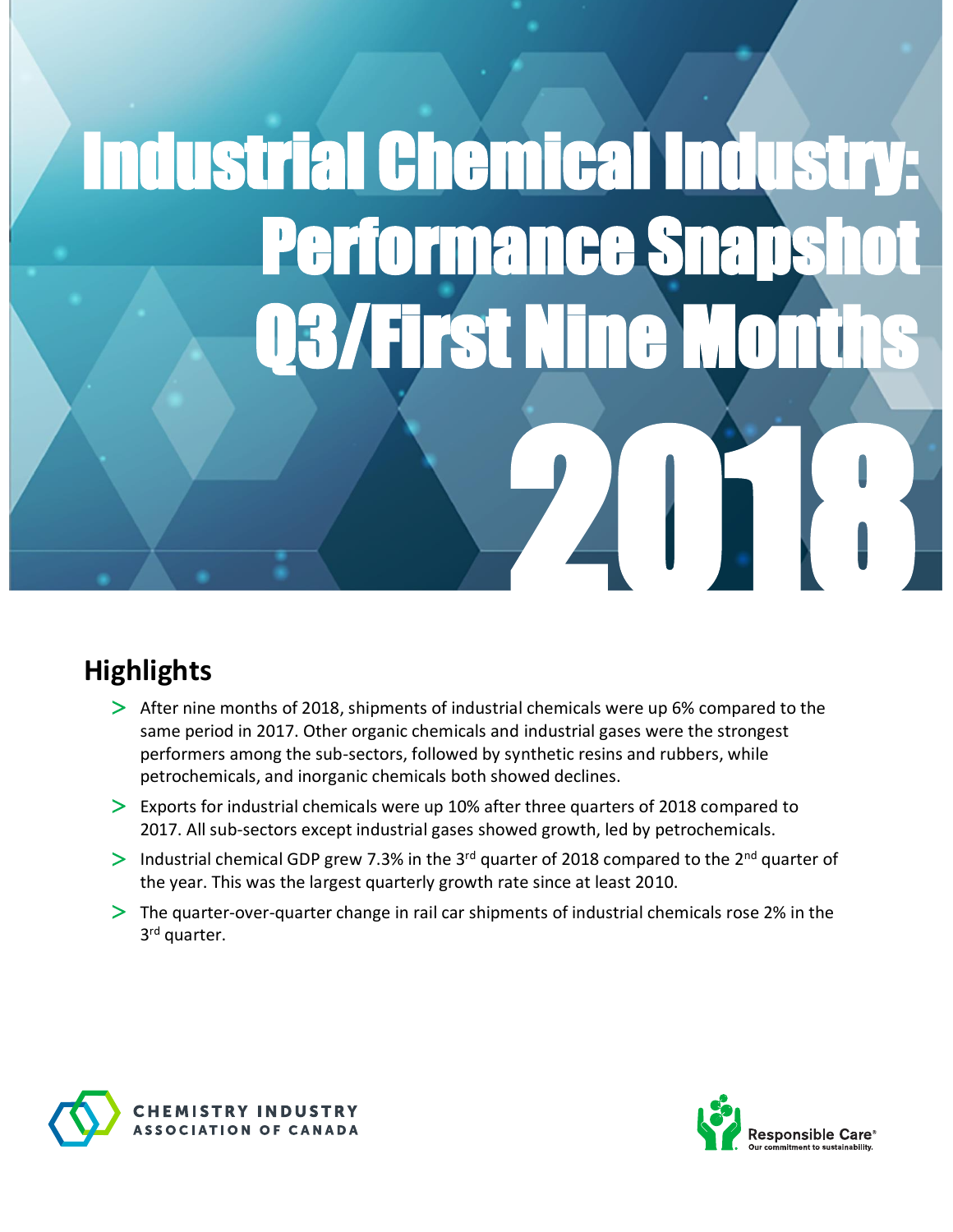## Industrial Chemical Industry: Performance Snapshot



## **Shipments**

Shipments of industrial chemicals increased 6% for 9 months in 2018 compared to 2017. At the half-year point, shipments were down 1%, so the 3<sup>rd</sup> quarter of 2018 was much stronger than the same quarter in 2017. This likely signals a recovery from the transportation disruptions that occurred in the spring of 2018. Other organic chemicals and industrial gases showed strong growth. Synthetic resins showed good growth, while petrochemicals and inorganic chemical shipments remained negative, albeit less negative than after 6 months.





## **Exports**

Exports by the industrial chemical industry were up almost 10% after three quarters in 2018 compared to 2017. Petrochemicals continued to show the strongest growth, followed by synthetic resins and inorganic chemicals. Oddly, while other organic chemicals showed the biggest gain in manufacturing shipments, it showed the smallest growth in exports. This same phenomenon has been observed all year. Industrial gases exports are down for the year.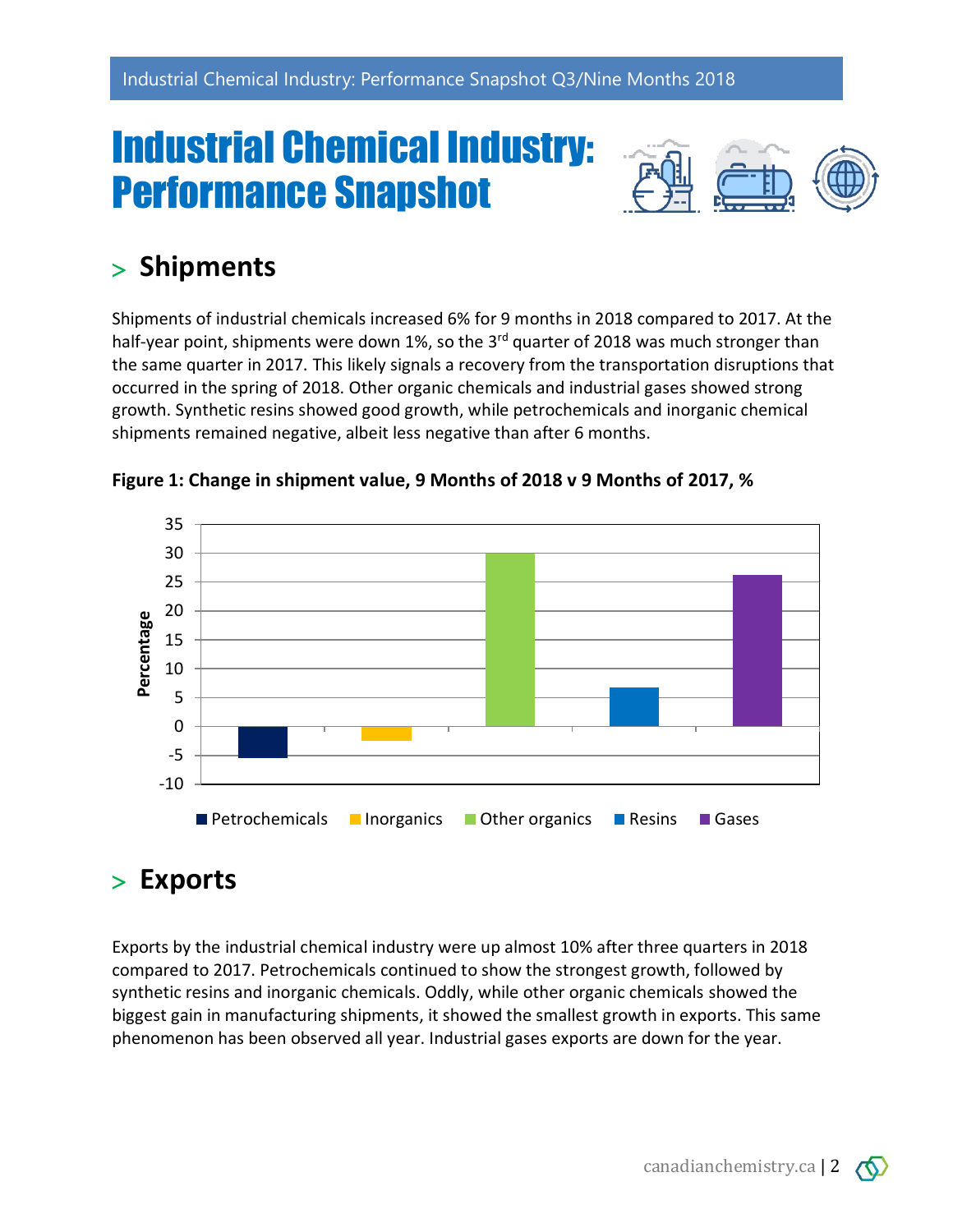#### Industrial Chemical Industry: Performance Snapshot Q3/Nine Months 2018



**Figure 2: Change in Exports, 9 Months of 2018 v 9 Months in 2017, %**

Changes in export volumes and dollar values for specific commodities are shown in **Table 1.**

With the exception of benzene, Petrochemicals have seen strong pricing growth in 2018 with double digit increases in all product categories. Methanol continued its strong run through Q3 and saw improved pricing and tonnage volumes this quarter. Hydrochloric acid, sulphuric acid and sodium silicates have also had a strong run in 2018. Synthetic resins, led by polyethylene products, showed continued strength with the volume and value of product shipped increasing by 11% and 12 % respectively through Q3 2018. Orthophthalates continue to see exceptional strength in volume and pricing categories but overall the Specialty Chemicals sub-sector has been facing headwinds in 2018.

| <b>Commodity</b>        | Change, Tonnage<br>Basis, % | Change,<br>\$ Basis, % |
|-------------------------|-----------------------------|------------------------|
| <b>Petrochemicals</b>   |                             |                        |
| Propylene               | -9                          | 20                     |
| <b>Butadiene</b>        | 17                          | 14                     |
| <b>Higher Olefins</b>   | 10                          |                        |
| <b>Benzene</b>          | -8                          | $-22$                  |
| Styrene                 | 6                           | 10                     |
| <b>Inorganics</b>       |                             |                        |
| Chlorine                | -5                          | 10                     |
| Hydrochloric Acid       | 23                          | 85                     |
| Sulphuric Acid          | $-1$                        | 18                     |
| Sodium Hydroxide        | $-10$                       | $-11$                  |
| <b>Titanium Dioxide</b> | -44                         | -5                     |

*Table 1: Change in Exports of Selected Commodities, 9 Months 2018 v 9 Months 2017*

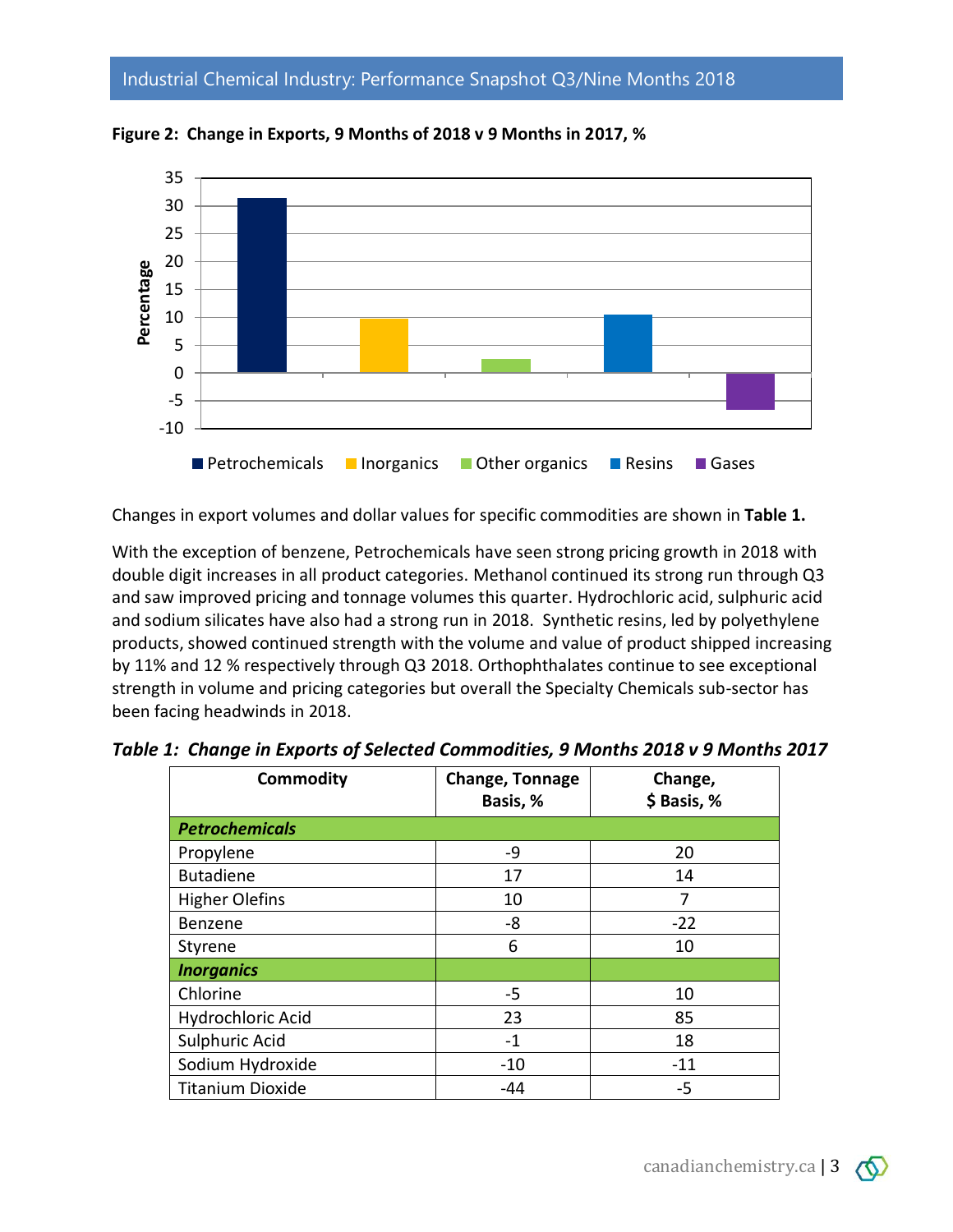#### Industrial Chemical Industry: Performance Snapshot Q3/Nine Months 2018

| Sodium Chlorate                 | -8     | $-10$  |  |
|---------------------------------|--------|--------|--|
| Aluminum Sulphate               | $-17$  | $-9$   |  |
| Sodium Silicates                | 49     | 26     |  |
| Hydrogen Peroxide               | No Chg | 1      |  |
| <b>Other Organics</b>           |        |        |  |
| Methanol                        | 8      | 25     |  |
| <b>Isopropyl Alcohol</b>        | $-10$  | -9     |  |
| <b>Ethylene Glycol</b>          | -8     | No Chg |  |
| <b>Synthetic Resins</b>         |        |        |  |
| Polyethylenes                   | 11     | 15     |  |
| <b>Butyl Rubbers</b>            | $-3$   | 1      |  |
| <b>Specialty Chemicals</b>      |        |        |  |
| <b>Palmitates and Stearates</b> | $-2$   | No Chg |  |
| Orthophthalates                 | 223    | 202    |  |
| Azo Compounds                   | $-47$  | $-12$  |  |
| <b>Cyanine Dyes</b>             | $-18$  | $-13$  |  |
| Azo Dyes                        | $-26$  | $-19$  |  |
| <b>Other Fatty Acids</b>        | 18     | 22     |  |

## **Gross Domestic Product (GDP)**

Industrial chemicals GDP had its third consecutive quarter of strong growth, rising 7.3%, the highest rate of growth for any quarter since at least 2010.

**Figure 3: Quarter-over-quarter change in GDP for industrial chemicals, %**

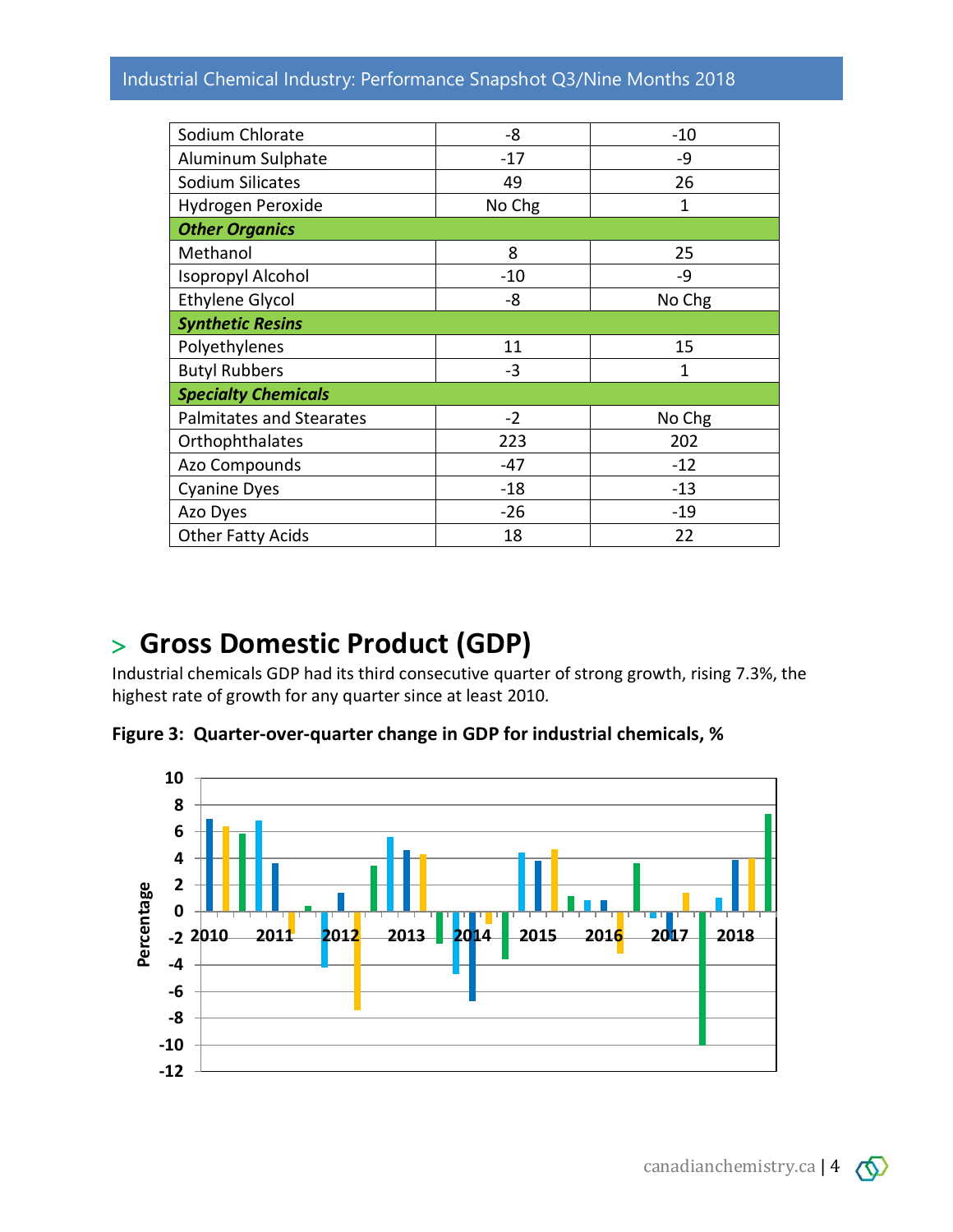### **Rail Car Shipments**

The number of rail cars used to ship industrial chemicals (Figure 4) increased 1.7% in the 3<sup>rd</sup> quarter compared to the prior quarter.

**Figure 4: Quarter-over-quarter change in number of rail cars shipping industrial chemicals, percentage**



## **Profits**

Operating profits (Figure 5) for industrial chemicals were \$1076 million in the 3<sup>rd</sup> quarter, equalling the record quarterly high from the 2<sup>nd</sup> quarter of the year.

**Figure 5: Quarterly Operating Profits for Industrial Chemicals**



*Note: All data in this report are based on Statistics Canada sources*